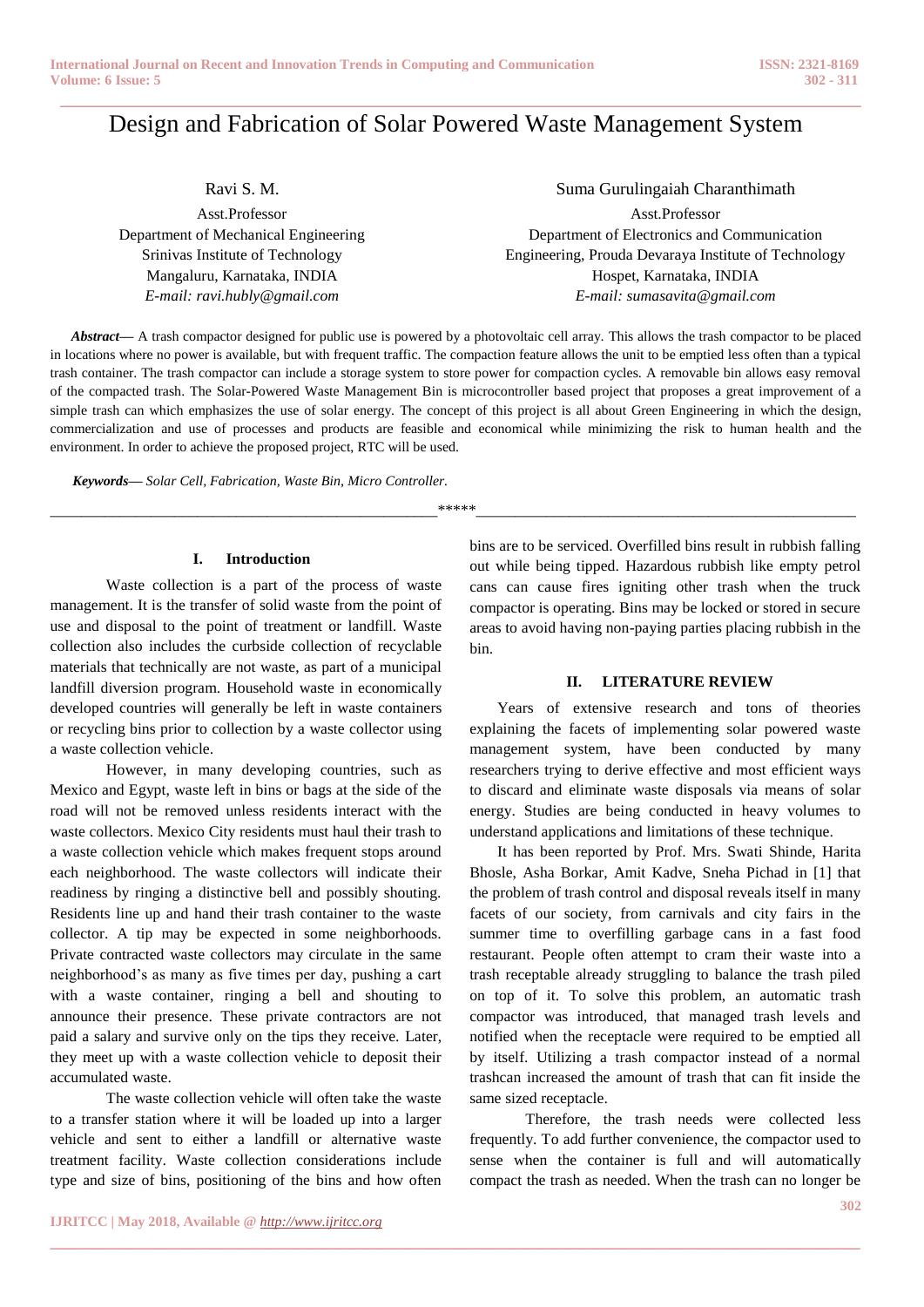**\_\_\_\_\_\_\_\_\_\_\_\_\_\_\_\_\_\_\_\_\_\_\_\_\_\_\_\_\_\_\_\_\_\_\_\_\_\_\_\_\_\_\_\_\_\_\_\_\_\_\_\_\_\_\_\_\_\_\_\_\_\_\_\_\_\_\_\_\_\_\_\_\_\_\_\_\_\_\_\_\_\_\_\_\_\_** compacted, it will lock itself and signal that it needs to be emptied. Several considerations were taken into account when determining this design including compression ratio of compaction, force of compaction, ease of use, sanitary considerations, and aesthetics. Main technical considerations including a compaction pressure comparable to the 15 psi seen in automatic trash compactors, as well as a container robust enough to handle pressure forces due to compaction. The method chosen as a means of compaction was a hydraulic system, actuated by pressing down on a foot pedal.

The goal of this project was to make a solar trash basket. As it was intended for commercial use, the price was an important factor to be considered. To account the same, each component that was not expensive as well as efficient was used. Also, since the trash basket used batteries for power, the batteries were required to be safe, efficient and have a long lifetime. Having used a standby time when the trash basket was not in use, batteries did last longer than usual.

Secondly, to improvise on the understanding of the technology and its appropriate application, potential consequences were required to be considered. This project utilized several complex parts, which required rigorous testing to implement successfully. The design combined electrical and mechanical parts to accomplish a task that could not be done as easily by only using one or the other.

It has been reported by Md. Abdulla Al Mamun, Mahammad A. Hannan, Aini Hussain, and Hassan Basri in [2] that an intelligent solid waste bin operates to ensure the efficient measurement of its status while consuming minimum energy. At present, major cities around the world require challenging solutions for solid waste management (SWM), as a result of growth in residential areas and the economy. SWM is thus a costly urban service that consumes around 20% to 50% of municipality"s annual budget in developing countries. Furthermore, 85% of solid waste management funds are spent on waste collection and transportation. It becomes an excessive wastage of resources when bins are collected that are partially filled up. In waste collection and carrying activities, the operational cost can be reduced, by optimizing the quantity and deployment of collection bins and their collection rate. Estimating the status with waste level and weight of waste inside bins help to optimize collection routes and improve collection efficiency.

A SWM system having static scheduling and routing to collect waste demands more operating costs, longer hauling distances and increased labor hours compared to a system with dynamic scheduling and routing attitude. The authors calculated a potential cost savings of 10-20% and transport mileage savings of 26% when dynamic scheduling and routing were used. For a truly dynamic and automatic system, it is important to know the current and actual fill level of a bin rather than a prediction relays on historical fill level data, which arises questions as "when will the bin be at an enough

**\_\_\_\_\_\_\_\_\_\_\_\_\_\_\_\_\_\_\_\_\_\_\_\_\_\_\_\_\_\_\_\_\_\_\_\_\_\_\_\_\_\_\_\_\_\_\_\_\_\_\_\_\_\_\_\_\_\_\_\_\_\_\_\_\_\_\_\_\_\_\_\_\_\_\_\_\_\_\_\_\_\_\_\_\_\_\_**

fill level to stick up for collection?'. So, to implement a SWM system with dynamic scheduling and routing for waste collection, it is very useful and important to get real time data about the bin status.

Several researches have been conducted over the last few decades concerning solid waste monitoring and management. But a few of them dealt with real time bin status data with a motive to implement dynamic scheduling and routing approach for an automatic solid waste management system. Estimating the bin filling level was done by capturing and processing bin"s image. The system thus could capture the image when the waste collection vehicle reached in the vicinity of the bin. But the drawback to this system was that the control center used to not get the real time bin status data, as it used to depend on the historical data for collection route.

To improvise on the same, a bin was developed by using several types of sensors like light-emitting diode (LED), camera, ultrasonic, pressure etc for early detection of bin status. But the system could not respond instantly when wastes were dumped into the bin. This method thus lacked sufficient information about measurement techniques of the bin level and its dynamicity and to further improvise on the system, a system for remote monitoring of materials disassembled from end of life vehicles was developed. Both solid and liquid materials were placed in containers and fill levels were measured by using infrared image sensing. The system response was not real time. A system for collecting cardboard waste was developed where LED was to measure the container level. The system was activated once in an hour to measure the fill level and raised an alarm if certain level was exceeded. To dynamically optimize the collection route in charity sector, textile banks were developed where the top of the donated textiles pile inside a bank was measured by installing an infrared sensor underside of the roof of each bank. The server got updated data in every 12 hours. This work presented a concept to integrate several sensing technologies and algorithms to design a smart bin as a way to implement an automatic, dynamic and real time SWM system.

**303** It has been reported by Poppy Jane Coleman and Long Duc Nghiem in [3] that the Solar Powered Compaction Garbage Bins were designed to reduce the need to empty waste receptacles in public areas. The results thereby demonstrated how solar powered compaction garbage bins could provide environmental benefits in all scenarios. The bin could hold more than six times the volume of the average 120 L mobile garbage bin, leading to the elimination of at least three out of every four collection trips. It is not only reduced operating costs, unsightly litter overflows and public disturbance, but also immensely helped in minimizing emissions from waste carrying vehicles, further benefitting the environment. The solar powered compaction garbage bins are equipped with a solar photovoltaic panel and a small battery. The battery is charged during the day allowing the unit to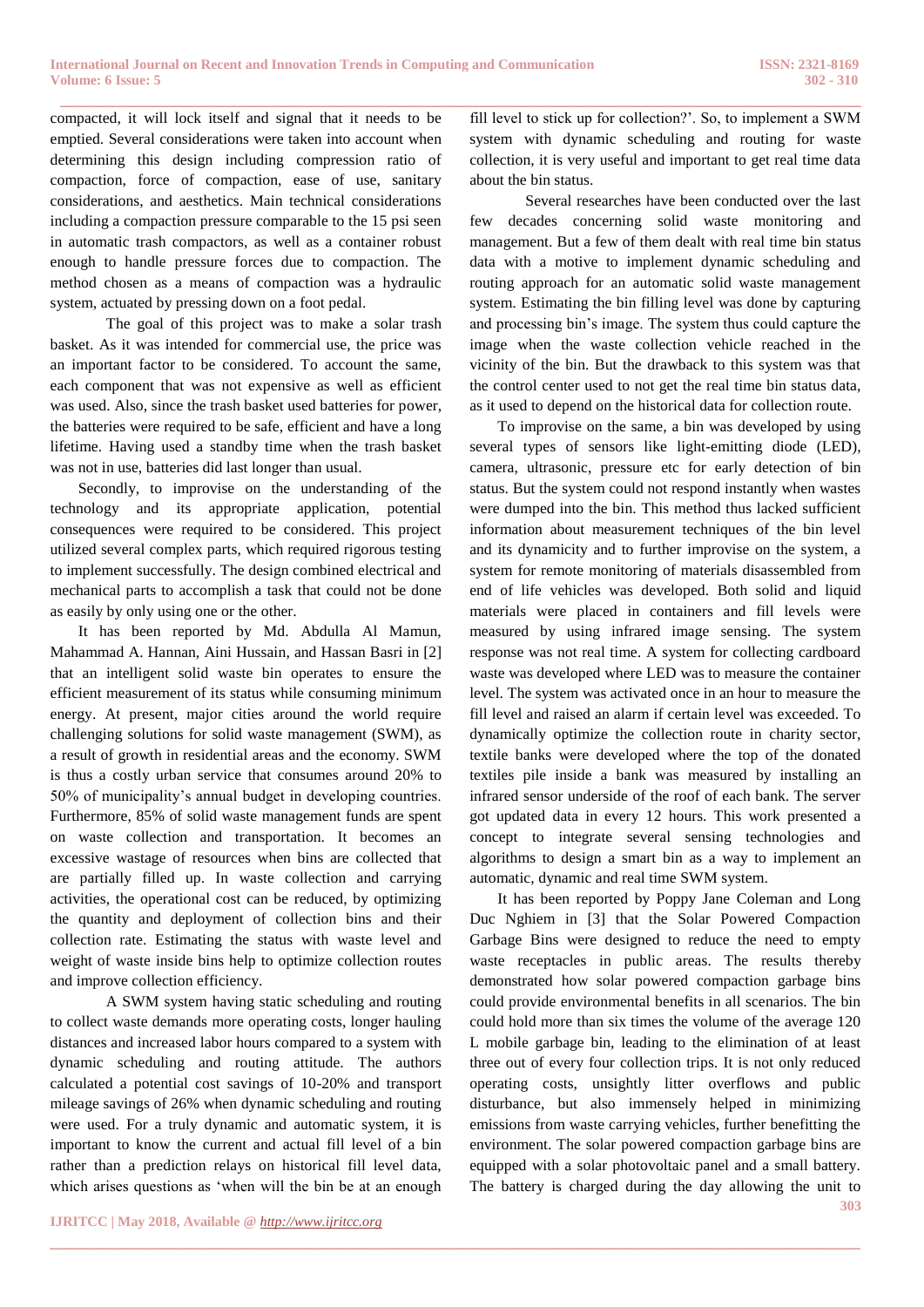**\_\_\_\_\_\_\_\_\_\_\_\_\_\_\_\_\_\_\_\_\_\_\_\_\_\_\_\_\_\_\_\_\_\_\_\_\_\_\_\_\_\_\_\_\_\_\_\_\_\_\_\_\_\_\_\_\_\_\_\_\_\_\_\_\_\_\_\_\_\_\_\_\_\_\_\_\_\_\_\_\_\_\_\_\_\_\_**

operate during night time. The bins automatically compact the waste when the garbage inside reached a certain level. As users deposit garbage, it falls into a bin inside the unit. When the level of garbage eventually rises above the top of the inner bin, the garbage interrupts an electric eye beam, triggering the motor to compact the garbage down into the bin, making room for additional garbage. The process repeats automatically as needed until the machine is ready for collection, typically holding about 700 L of equivalent uncompact garbage. At that point, a LED light indicator on the front panel goes from green to yellow, notifying staff that the unit is ready for collection. The bins could be colour coded and were used either for nonrecycling or recycling waste materials.

An excel based cost benefit model was derived and developed to evaluate economic and environmental gains of implementing solar powered compaction garbage bins for waste management in public areas. The volume of data inputs were carefully optimized and only essential data needed for the model were requested for further research. Requested data could be categorized into three components:

- waste collection
- collection vehicles
- $\bullet$  labor's

The cost of waste management consists of amortization of the collection vehicles, cost of garbage bins and labor costs. This approach significantly simplified the cost calculation of the solar powered compaction garbage bins for both the customers as well as the model used in this study. Carbon dioxide, nitrogen oxides and particulate matter (PM10) emission calculation was directly based on the volume of diesel fuel consumed.

It has been reported by S. Armstrong, W.G. Hurley in [4] that existing methods and described means of predicting the solar radiation in a frequently overcast climate and proposed a method for choosing the optimum tilt angle in such a climate. The effects of different load profiles on the optimum tilt angle were also investigated.

Two factors responsible for the amount of radiation received by a solar panel surface are orientation and tilt angle. The tilt angle was defined as the angle between the solar panel surface and the horizontal plane while the orientation of the solar panel was defined with respect to the horizontal plane and it is the angle between the line due south and the projection of the solar panel normal to the surface on the horizontal plane.

It has been widely acknowledged that the optimum orientation for a solar panel, in the northern hemisphere, is facing due south. For the choice of the optimum tilt angle, however, there have been several widely diverse proposals. The various schemes used to determine this optimum tilt angle are separated into two main areas ie calculating the tilt angle by latitude angle and maximizing the solar radiation falling on

the solar panel. The accuracy of these methods was validated in sunny climates, where the beam portion of the global radiation dominates. In frequently overcast climates, the beam radiation significantly diminished and the diffuse radiation was prominent. The optimum tilt angles were largely determined by the beam radiation component but in overcast conditions, the diffuse component became more significant. In the absence of measured global radiation data, solar radiation models were used to calculate the radiation.

A new methodology to calculate the solar radiation was proposed which combined hourly observations of cloud conditions with monthly sunshine hour"s data in order to determine the frequency of clear, partly cloudy and overcast skies. This method provided a more accurate prediction of the diffuse radiation under varying sky conditions. The solar radiation model is still subsequently used for determining the optimum tilt angle by taking into account the frequency and intensity of the cloud cover. The tilt angle optimized the beam radiation on clear days and diffused radiation on overcast days.

In this paper, the researcher also suggested further possible future works that addressed the shortcomings identified in the paper, such as including the average transmittance characteristics of localized cloud cover in order to increase the accuracy of the solar radiation model.

# **III CONSTRUCTIONAL FEATURES D C MOTOR**



#### **Fig.1:** DC Motor

In any electric motor, operation is based on simple electromagnetism. A current carrying conductor generates a magnetic field when it is placed in an external magnetic field, it will experience a force proportional to the current in the conductor and to the strength of the external magnetic field. The opposite (North and South) polarities attract, while like polarities (North and North, South and South) repel. The internal configuration of a DC motor as shown in Fig.1 is designed to harness the magnetic interaction between a current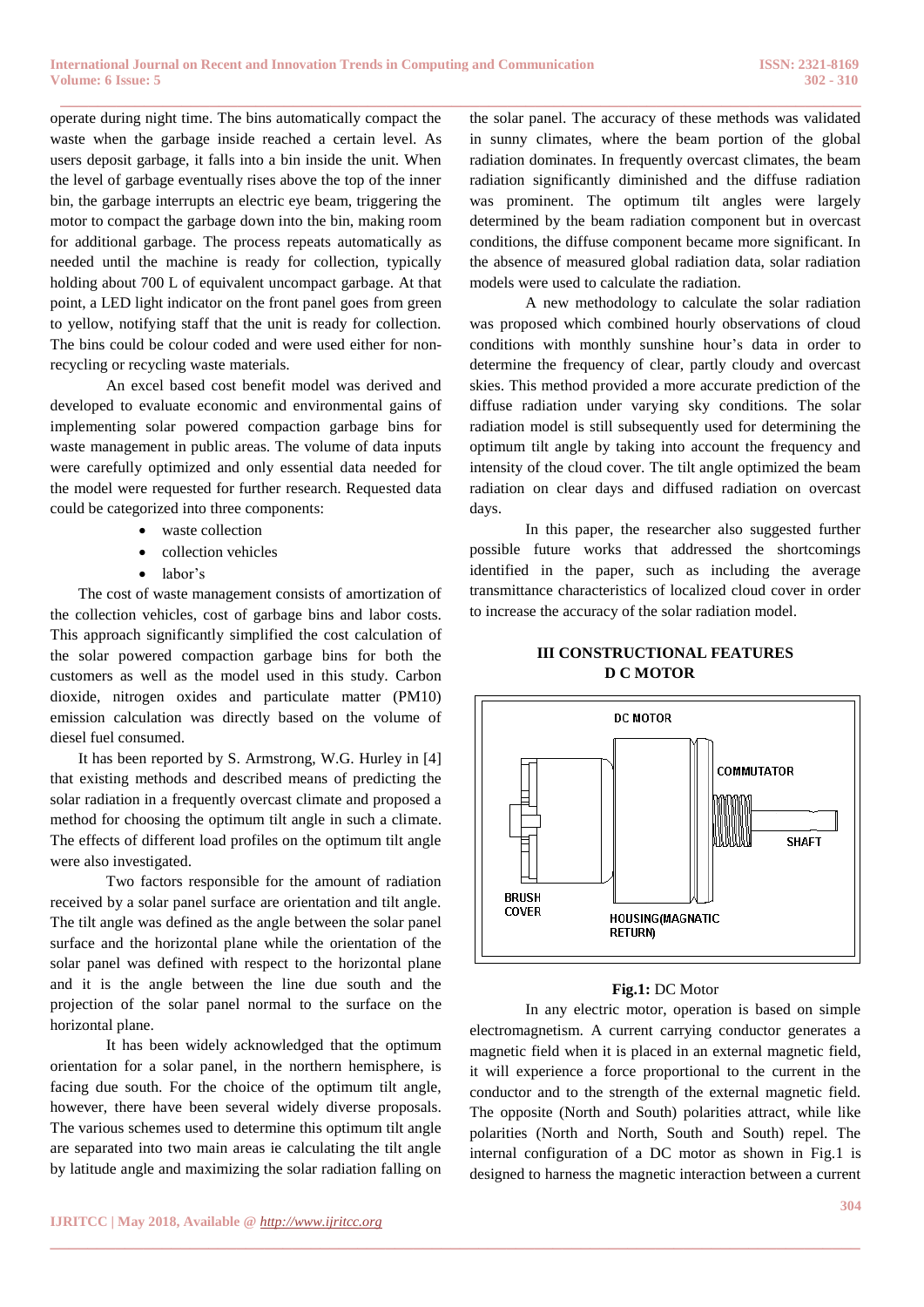**\_\_\_\_\_\_\_\_\_\_\_\_\_\_\_\_\_\_\_\_\_\_\_\_\_\_\_\_\_\_\_\_\_\_\_\_\_\_\_\_\_\_\_\_\_\_\_\_\_\_\_\_\_\_\_\_\_\_\_\_\_\_\_\_\_\_\_\_\_\_\_\_\_\_\_\_\_\_\_\_\_\_\_\_\_\_\_**

carrying conductor and an external magnetic field to generate rotational motion.

Consider the Fig.2 of a simple 2-pole DC electric motor (here red represents a magnet or winding with a "North" polarization, while green represents a magnet or winding with a "South" polarization).



**Fig .2:** Sectional View of DC Motor

Every DC motor has six basic parts; Axle, rotor (armature), stator, commutator, field magnets and brushes. In most common DC motors, the external magnetic field is produced by high strength permanent magnets. The stator is the stationary part of the motor which includes the motor casing, as well as two or more permanent magnet pole pieces. The rotor (together with the axle and attached commutator) rotate with respect to the stator. The rotor consists of windings (generally on a core), the windings being electrically connected to the commutator. The above diagram shows a common motor layout with the rotor inside the stator (field) magnets.

The geometry of the brushes, commutator contacts, and rotor windings are such that when power is applied, the polarities of the energized winding and the stator magnet(s) are misaligned and the rotor will rotate until it is almost aligned with the stator's field magnets. As the rotor reaches alignment, the brushes move to the next commutator contacts and energize the next winding. Given the example of two pole motor, the rotation reverses the direction of current through the rotor winding, leading to a flip of the rotor's magnetic field, driving it to continue rotating.

In real life, DC motors will always have more than two poles (three is a very common number). In particular, this avoids "dead spots" in the commutator. You can imagine how with our example two pole motor, if the rotor is exactly at the middle of its rotation (perfectly aligned with the field magnets), it will get stuck there. Meanwhile, with a two pole motor, there is a moment where the commutator shorts out the power supply. This would be bad for the power supply, waste energy and damage motor components as well. Yet another disadvantage of such a simple motor is that it would exhibit a high amount of torque "ripple" (the amount of torque it could produce is cyclic with the position of the rotor).

Here one pole is fully energized at a time (but two others are "partially" energized). As each brush transitions from one commutator contact to the next, one coil's field will rapidly collapse, as the next coil's field will rapidly charge up (this occurs within a few microsecond).

There is probably no better way to see how an average DC motor is put together, than by just opening one up. Unfortunately this is tedious work, as well as requiring the destruction of a perfectly good motor. The guts of a disassembled Mabuchi FF-030-PN motor (the same model that Solarbotics cells) are available for (on 10 lines / cm graph paper). This is a basic 3 pole DC motor, with 2 brushes and three commutator contacts. The use of an iron core armature (as in the Mabuchi, above) is quite common and has a number of advantages. Thus the iron core provides a strong, rigid support for the windings, a particularly important consideration for high torque motors. The core also conducts heat away from the rotor windings, allowing the motor to be driven harder than might otherwise be the case. Iron core construction is also relatively inexpensive compared with other construction types.

But iron core construction also has several disadvantages. The iron armature has a relatively high inertia which limits motor acceleration. This construction also results in high winding inductances which limit brush and commutator life.

In small motors, an alternative design is often used which features a 'coreless' armature winding. This design depends upon the coil wire itself for structural integrity. As a result, the armature is hollow and the permanent magnet can be mounted inside the rotor coil. Coreless DC motors have much lower armature inductance than iron core motors of comparable size, extending brush and commutator life.

The coreless design also allows manufacturers to build smaller motors, but due to the lack of iron in their rotors, coreless motors are somewhat prone to overheating. As a result, this design is generally used just in small, low powered motors. Beamers will most often see coreless DC motors in the form of pager motors. Again, disassembling a coreless motor can be instructive in this case. The guts of this disassembled motor are available (on 10 lines / cm graph paper) which is a 3 pole coreless DC motor.

### **LEAD SCREW**

A lead screw is also known as a power screw or translation screw which is designed to translate radial motion into linear motion. Common applications are machine slides (such as in machine tools), vises, presses and jacks. A lead screw nut and screw mate with rubbing surfaces and consequently they have a relatively high friction and stiction compared to mechanical parts which mate with rolling surfaces and bearings. Their efficiency is typically between 25 and 70% with higher pitch screws tending to be more efficient.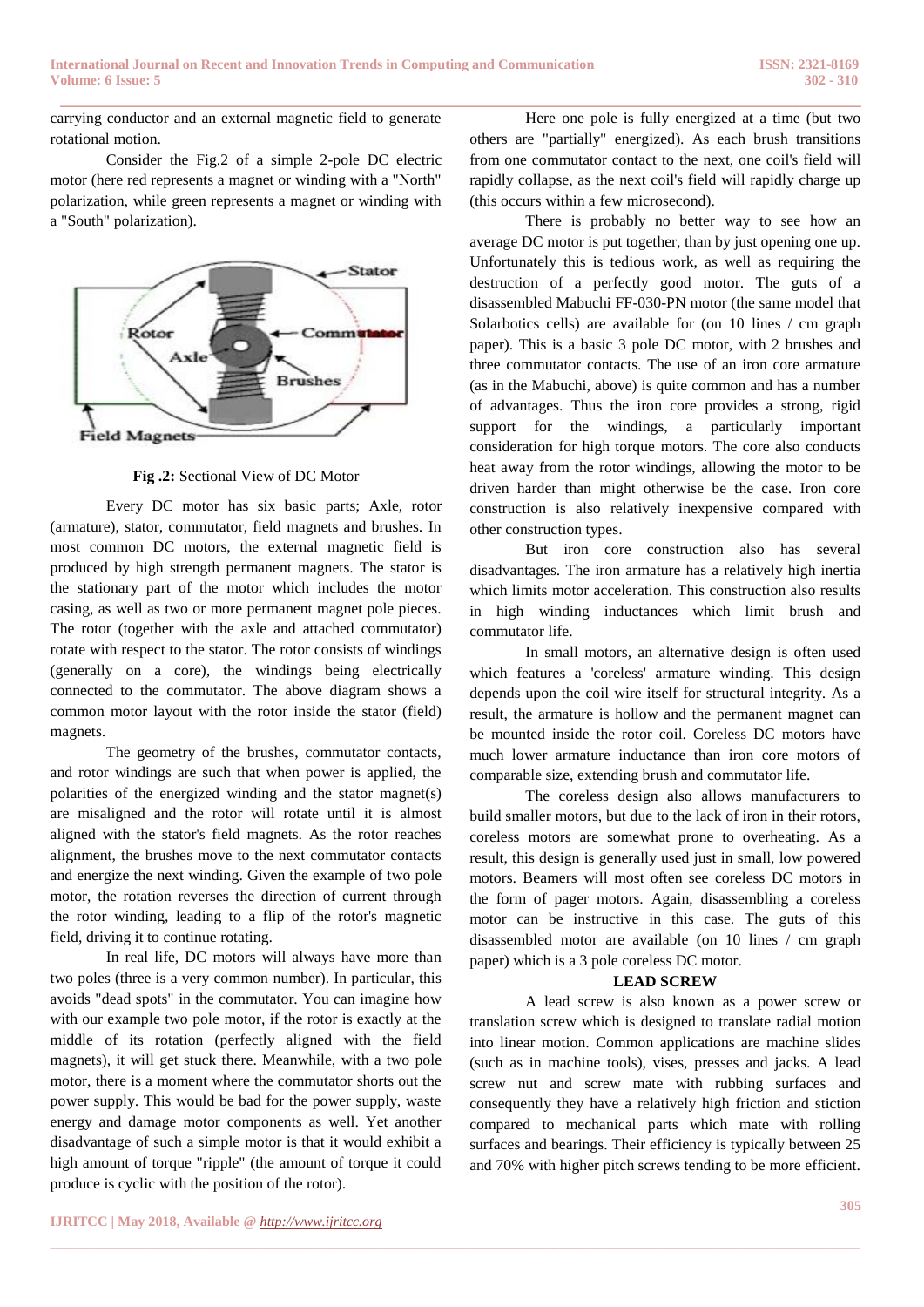A higher performing and more expensive alternative is a ball screw.

The high internal friction means that lead screw systems are not usually capable of continuous operation at high speed, as they will overheat. Due to inherently high stiction, the typical screw is self-locking (i.e. when stopped, a linear force on the nut will not apply a torque to the screw) and are often used in applications where back driving is unacceptable, like holding vertical loads or in hand cranked machine tools.

Lead screws are typically used well-greased with an appropriate nut, it may be run dry with somewhat higher friction. There is often a choice of nuts and manufacturers will specify screw and nut combinations as a set. The mechanical advantage of a lead screw is determined by the screw pitch and lead. For multi start screws the mechanical advantage is lower, but the travelling speed is better. Backlash can be reduced with the use of a second nut to create a static loading force known as preload and the nut can be cut along a radius and preloaded by clamping that cut back together. A lead screw will back drive. A lead screw's tendency to back drive depends on its thread helix angle, coefficient of friction of the interface of the components (screw/nut) and the included angle of the thread form. In general, a steel acme thread and bronze nut will back drive when the helix angle of the thread is greater than 20°.

#### **SOLAR PANEL**

- $\triangleright$  A solar panel is a device that collects and converts solar energy into electricity or heat. It is known as photovoltaic panels used to generate electricity directly from sunlight. Solar thermal energy collection systems are used to generate electricity through a system of mirrors and fluid filled tubes. It is known as energy portal. A solar power technology uses solar cells or solar photovoltaic arrays to convert light from the sun directly into electricity. Photovoltaics is the process in which light energy is converted into electrical power. It is best known as a method for generating solar power by using solar cells packaged in photovoltaic modules, often electrically connected in multiples as solar photovoltaic arrays to convert energy from the sun into electricity. The photovoltaic solar panel is photons from sunlight knock electrons into a higher state of energy, creating electricity.
- $\triangleright$  Solar cells produce direct current electricity from light which can be used to power equipment or to recharge a battery. A less common form of the technologies is thermo-photovoltaics, in which the thermal radiation from some hot body other than the sun is utilized. Photovoltaic devices are also used to produce electricity in optical wireless power transmission.

A mechanical limit switch interlocks a mechanical motion or position with an electrical circuit. A good starting point for limit switch selection is contact arrangement. The most common limit switch is the single pole contact block with one NO and one NC set of contacts. However, limit switches are available with up to four poles. Limit switches are also available with time delayed contact transfer. This type is useful in detecting jams that cause the limit switch to remain actuated beyond a predetermined time interval. Other limit switch contact arrangements include neutral position and two step. Limit switches feature a neutral-position or center off type transfers one set of contacts with movement of the lever in one direction. Lever movement in the opposite direction transfers the other set of contacts. Limit switches with a twostep arrangement, a small movement of the lever transfers one set of contacts, and further lever movement in the same direction transfers the other set of contacts. Maintained contact limit switches require a second definite reset motion. These limit switches are primarily used with reciprocating actuators, or where position memory or manual reset is required. Spring return limit switches automatically reset when the actuating force is removed.

**LIMIT SWITCH**

#### **CENTRIFUGAL LIMIT SWITCHES**

 A centrifugal limit switch is actuated by speed only. Simple types of centrifugal limit switches consist of speed sensing units that mount directly on a rotating shaft and a stationary contact switch assembly. The basic control element is a conical spring steel disc that has centrifugal weights fastened to the outer edge of its circular base. Fingers on the spring are attached to an insulating spool that rides free of the shaft and actuates the movable switch contact. As the rotating sensing unit reaches switching speed, the centrifugal force of the calibrated weights overcomes spring force, resulting in an instantaneous axial displacement of the spring and the contact actuating spool.

The contacts switch at one speed as speed increases from zero to operating speed, and at a lower speed as rotation slows from operating speed toward zero. The spring decreasingly opposes centrifugal force as rotational speed increases from standstill until the snap over point is reached. Then, spring force adds to centrifugal force to axially snap the spool and actuate the contacts. As rotational speed decreases from operating speed, spring force overcomes the centrifugal force of the weights at a lower speed where snapback begins.

### **BATTERY**

**306** In this project secondary type of battery is used and it is rechargeable. A battery is one or more electrochemical cells, which store chemical energy and make it available as electric current. There are two types of batteries, primary (disposable) and secondary (rechargeable), both of which convert chemical energy to electrical energy. Primary batteries can only be used once because they use up their chemicals in an irreversible

**\_\_\_\_\_\_\_\_\_\_\_\_\_\_\_\_\_\_\_\_\_\_\_\_\_\_\_\_\_\_\_\_\_\_\_\_\_\_\_\_\_\_\_\_\_\_\_\_\_\_\_\_\_\_\_\_\_\_\_\_\_\_\_\_\_\_\_\_\_\_\_\_\_\_\_\_\_\_\_\_\_\_\_\_\_\_\_**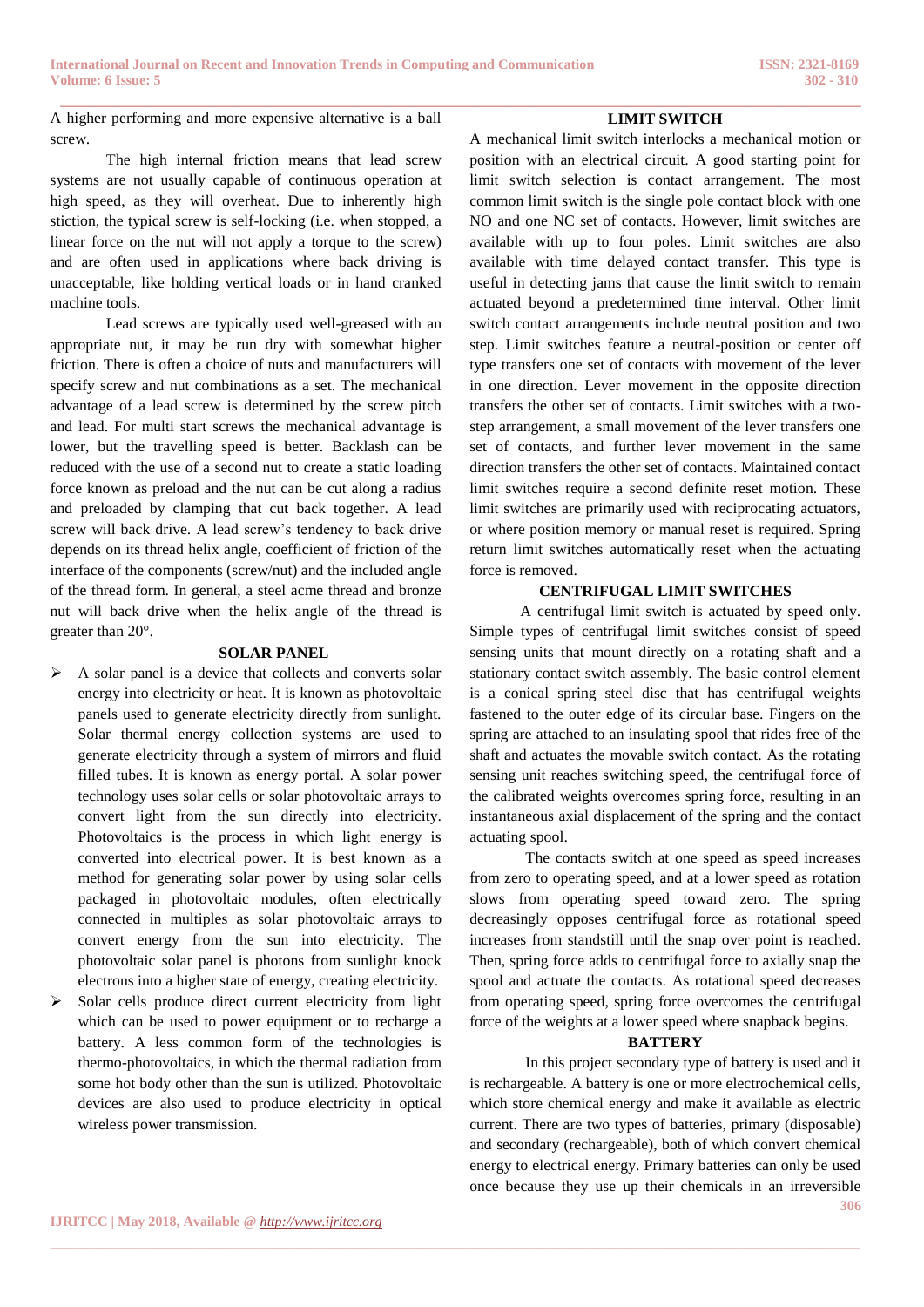reaction. Secondary batteries can be recharged because the chemical reactions they use are reversible and they are recharged by running a charging current through the battery, but in the opposite direction of the discharge current. Secondary, also called as rechargeable batteries can be charged and discharged many times before wearing out. After wearing out some batteries can be recycled.

Batteries have gained popularity as they became portable and useful for many purposes. The use of batteries has created many environmental concerns such as toxic metal pollution. A battery is a device that converts chemical energy directly to electrical energy and consists of one or more voltaic cells. Each voltaic cell consists of two half cells connected in series by a conductive electrolyte. One half cell is the positive electrode and the other is the negative electrode. The electrodes do not touch each other but are electrically connected by the electrolyte which can be either solid or liquid. A battery can be simply modelled as a perfect voltage source which has its own resistance and resulting voltage across the load depends on the ratio of the battery's internal resistance to the resistance of the load.

When the battery is fresh, its internal resistance is low, hence the voltage across the load is almost equal to that of the battery's internal voltage source. As the battery runs down and its internal resistance increases, the voltage drop across its internal resistance increases, so the voltage at its terminals decreases and the battery's ability to deliver power to the load decreases.

#### **CONTROL UNIT**

In this project the main device is a micro controller. It is used to control the whole unit of this project. The micro controller is connected to the control unit. The control unit is connected with the battery to get the power supply. Microcontrollers are destined to play an increasingly important role in revolutionizing various industries and influencing our day to day life more strongly than one can imagine. Since its emergence in the early 1980's the microcontroller has been recognized as a general purpose building block for intelligent digital systems. Its diverse use starting from simple children's toys to highly complex spacecraft. Because of its versatility and many advantages, the application domain has spread in all conceivable directions making it ubiquitous. As a consequence, it has generated a great deal of interest and enthusiasm among students, teachers and practicing engineers, creating an acute education need for imparting the knowledge of microcontroller based system design and development. It identifies the vital features responsible for their tremendous impact, the acute educational need created by them and provides a glimpse of the major application area.

#### **ADVANTAGES OF MICROCONTROLLERS**

If a system is developed with a microprocessor, the designer has to go for external memory such as RAM, ROM

**\_\_\_\_\_\_\_\_\_\_\_\_\_\_\_\_\_\_\_\_\_\_\_\_\_\_\_\_\_\_\_\_\_\_\_\_\_\_\_\_\_\_\_\_\_\_\_\_\_\_\_\_\_\_\_\_\_\_\_\_\_\_\_\_\_\_\_\_\_\_\_\_\_\_\_\_\_\_\_\_\_\_\_\_\_\_\_**

or EPROM and peripherals and hence the size of the PCB will be large enough to hold all the required peripherals. But the micro controller has got all these peripheral facilities on a single chip, therefore development of a similar system with a micro controller reduces PCB size and cost of the design.

One of the major differences between a micro controller and a microprocessor is that a controller often deals with bits, not bytes as in the real world application, for example switch contacts can only be open or close, indicators should be light or dark and motors can be either turned on or off and so forth.

#### **WASTE BIN**

#### **Specifications:**

Length of the  $bin = 0.60m$ Breadth of the bin  $= 0.45$ m Height of the bin  $= 0.75$ m Volume of the bin  $= 0.2025 \text{m}^3$ 



**Fig .3:** CAD Model of Waste Bin  **Description:**

**307** This is the main part of the model which is used to store the waste and to compress the waste materials so as to increase the capacity of the waste bin. The material used is Mild Steel. The waste bin is of cuboidal shape as shown in Fig.3. Any type of waste materials ranging from paper waste to plastic waste can be compressed inside the bin. It has an opening in the front face for receiving the waste and another opening in the side face for removing the waste. The top face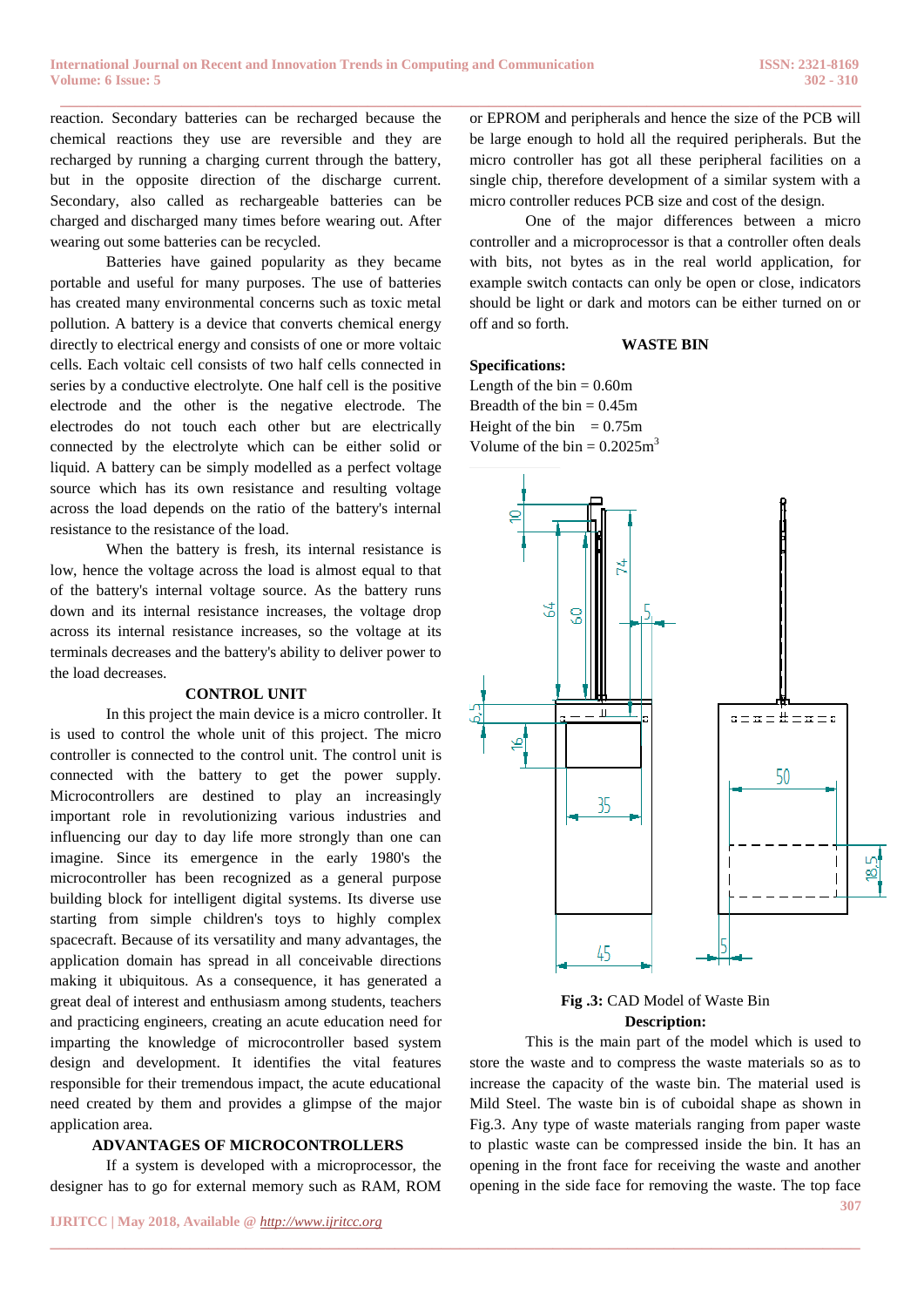of the bin has a metallic frame which supports the screw rod and motor setup. The piston reciprocates inside the bin.



**Fig.4:** CAD Model of Piston

### **Specification:**

Length of the piston  $= 0.48$  m Breadth of the piston  $= 0.40$  m Thickness of the piston  $= 0.018$  m Length of piston rod  $= 0.74$  m

# **Description:**

The rotary motion of the lead screw which is driven by the motor is converted into linear motion of the piston by using bolt and nut setup. The piston as shown in Fig.4 reciprocates inside the bin which compresses the waste inside the bin. The material used for piston is mild steel.

### **IV LIST OF MATERIALS MATERIAL SELECTION FACTORS**

The various factors which determine the choice of material are discussed below.

# **PROPERTIES**

The material selected must possess the necessary properties for the proposed application. The various requirements to be satisfied can be weight, surface finish, rigidity, ability to withstand environmental attack from chemicals, service life, reliability etc.

The following four types of principle properties of materials decisively affect their selection.

- a] Physical
- b] Mechanical
- c] From manufacturing point of view
- d] Chemical

The various physical properties concerned are melting point, thermal conductivity, specific heat, coefficient of thermal expansion, specific gravity, electrical conductivity, magnetic purpose etc. The various mechanical properties concerned are strength in tensile, compressive shear, bending, torsion and buckling load, fatigue resistance, impact resistance, elastic limit, endurance limit and modulus of elasticity, hardness, wear resistance and sliding properties.

The various properties concerned from the manufacturing point of view are,

 Cast ability Weld ability  $\sum_{\text{Shrinkage}}$  Shrinkage Deep drawing etc.

# **MANUFACTURING CASE**

Sometimes the demand for lowest possible manufacturing cost or surface qualities obtainable by the application of suitable coating substances may demand the use of special materials.

# **QUALITY REQUIRED**

This generally affects the manufacturing process and ultimately the material. For example, it would never be desirable to go casting of a less number of components which can be fabricated much more economically by welding or hand forging the steel.

# **AVAILABILITY OF MATERIAL**

Some materials may be scarce or in short supply, it then becomes obligatory for the designer to use some other material which though may not be a perfect substitute for the material designed. The delivery of materials and the delivery date of product should also be kept in mind.

# **SPACE CONSIDERATION**

Sometimes high strength materials have to be selected because the forces involved are high and space limitations are there.

# **V. WORKING PRINCIPLE**

In this setup, the energy stored from the solar panel is used to supply 12V to the relay driver circuit. The relay circuit controls the motor. The voltage is not directly supplied with the voltage from battery, rather a 7805 regulator is which allows only 5V to pass through it. Again the signal is filtered for better life of the equipment's. The microcontroller and RTC (real time clock) works under 5V whereas the relay driver circuit works under 12V as mentioned above. The RTC is used to keep track of the real time even though the circuit is off. For this purpose a cell is provided in the system. A keypad is used in the circuit so as to control and direct the piston. An Automatic key is provided so as to allow the piston to compress and return to its initial position automatically after a prescribed time interval. This can be set in the system according to the convenience. The microcontroller uses a 40 pin IC. Thus when the voltage is passed to the relay driver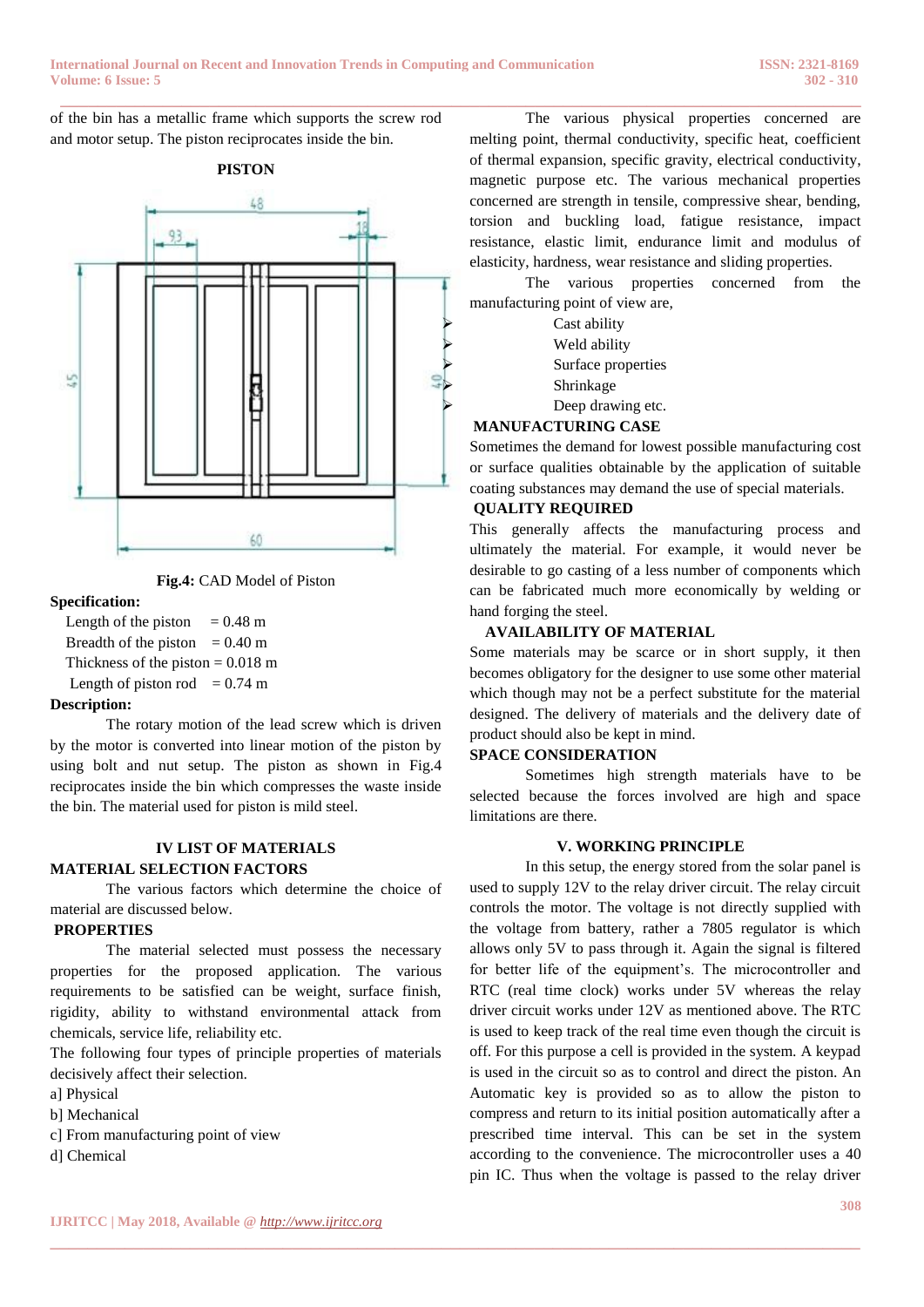**\_\_\_\_\_\_\_\_\_\_\_\_\_\_\_\_\_\_\_\_\_\_\_\_\_\_\_\_\_\_\_\_\_\_\_\_\_\_\_\_\_\_\_\_\_\_\_\_\_\_\_\_\_\_\_\_\_\_\_\_\_\_\_\_\_\_\_\_\_\_\_\_\_\_\_\_\_\_\_\_\_\_\_\_\_\_** circuit, the instruction is given to the motor. The 30 RPM motor rotates. The screw rod connected to the motor rotates and the piston connected to the screw rod gets compressed. When the compression process continues to a particular level and when the piston setup touches the limit switch, the compression stops. In Automatic mode the piston returns to its initial position whereas in the manual mode, the piston stops. When the piston initiates compression, the waste particles present in the bin gets compressed and hence increases the capacity of the bin.

### **ADVANTAGES**

- $\triangleright$  Enlarge the space for collecting waste
- $\triangleright$  Low cost
- $\triangleright$  Easily maintained
- $\triangleright$  Can be used in waste disposal systems to increase the capacity
- $\triangleright$  Prevents the flooding of waste to environment thus preventing environmental pollution

#### **DISADVANTAGES**

- $\triangleright$  Need control unit
- $\triangleright$  Expensive compared to ordinary waste bins

Economical in densely populated areas where rate of waste disposal is high

 $\triangleright$  Since the system uses solar energy, sunlight is necessary for at least 3 hours in a period of 3 days.

### **VI CALCULATIONS**

# **DC MOTOR**

**SPECIFICATION:**  Speed  $N = 30$  RPM Voltage  $V = 12$  Volt Current I =  $0.3$  A (loading condition) Current I =  $0.06$  A (No Load Condition) Power  $P = V x I$  $= 12x0.3$  $P = 3.6$  WATT 1 WATT = 0.00134102 HP 3.6 WATT = 3.6 X 0.00134102  $P = 0.0048$  HP Motor Efficiency = 36%

### **FORMULAE**

Good science project does not stop with building a motor. It is very important to measure different electrical and mechanical parameters of the motor and calculate unknown values using the following helpful formulas. This formula could be used in many cases. The resistance of the motor can be calculated by measuring the consumed current and applied voltage. For any given resistance (in the motors it is basically the resistance of the coil) this formula explains that the current can be controlled by applied voltage.

Electrical power of the motor is defined by the following formula:  $P_{in} = I * V$ Where,

- $P_{in}$  Input power, measured in watts (W)
- I Current, measured in amperes  $(A)$
- V Applied voltage, measured in volts (V)

 Motor speed and torque are the two important parameters in any motor. Hence it is very important to consider these factors while calculating power of the motor. Output mechanical power of the motor could be calculated by using the following formula  $P_{out} = T * \omega$ 

Where,

Pout – Output power, measured in watts (W)

- τ Torque, measured in Newton meters (Nm)
- ω Angular speed, measured in radians per second (rad/s).

Angular speed of the motor can be found out by knowing the rotational speed of the motor in rpm.

#### $Ω = N * 2π / 60$

Where,

ω – Angular speed, measured in radians per second (rad/s); Rpm – rotational speed in revolutions per minute;

 $\pi$  – Mathematical constant pi (3.14).

60 – Number of seconds in a minute.

Efficiency of the motor can be calculated by ratio of mechanical output power to electrical input power:

$$
E = P_{out} / P_{in}
$$
  
Therefore  

$$
P_{out} = P_{in} * E
$$
  
After substitution we get  

$$
T * \omega = I * V * E
$$

$$
T * N * 2\pi / 60 = I * V * E
$$

Motor torque changes with the speed. At no load there will be maximum speed and zero torque. Load adds mechanical resistance. The motor starts to consume more current to overcome this resistance and the speed decreases. If the load is increased at some point, the motor stops (this is called stall). When it occurs, the torque is at maximum and it is called stall torque. While it is hard to measure stall torque without special tools it can be found out by plotting speed v/s torque graph. To find the stall torque it is required to take at least two measurements with different loads.

### **TORQUE OF THE MOTOR**

The formula for calculating torque will be  $T = (I * V * E * 60) / (N * 2\pi)$  $= (0.3x12x0.36x60)/30x2\pi$ Torque  $= 0.412$  Nm 1Kg-cm = 0.0980665 Nm  $1 \text{ Nm} = (1/0.0980665)$  $=10.197$  kg-cm  $(10.197 \text{ x } .412) = 4.20 \text{ kg-cm}$ Torque  $(T) = 4.20$  kg-cm

**\_\_\_\_\_\_\_\_\_\_\_\_\_\_\_\_\_\_\_\_\_\_\_\_\_\_\_\_\_\_\_\_\_\_\_\_\_\_\_\_\_\_\_\_\_\_\_\_\_\_\_\_\_\_\_\_\_\_\_\_\_\_\_\_\_\_\_\_\_\_\_\_\_\_\_\_\_\_\_\_\_\_\_\_\_\_\_**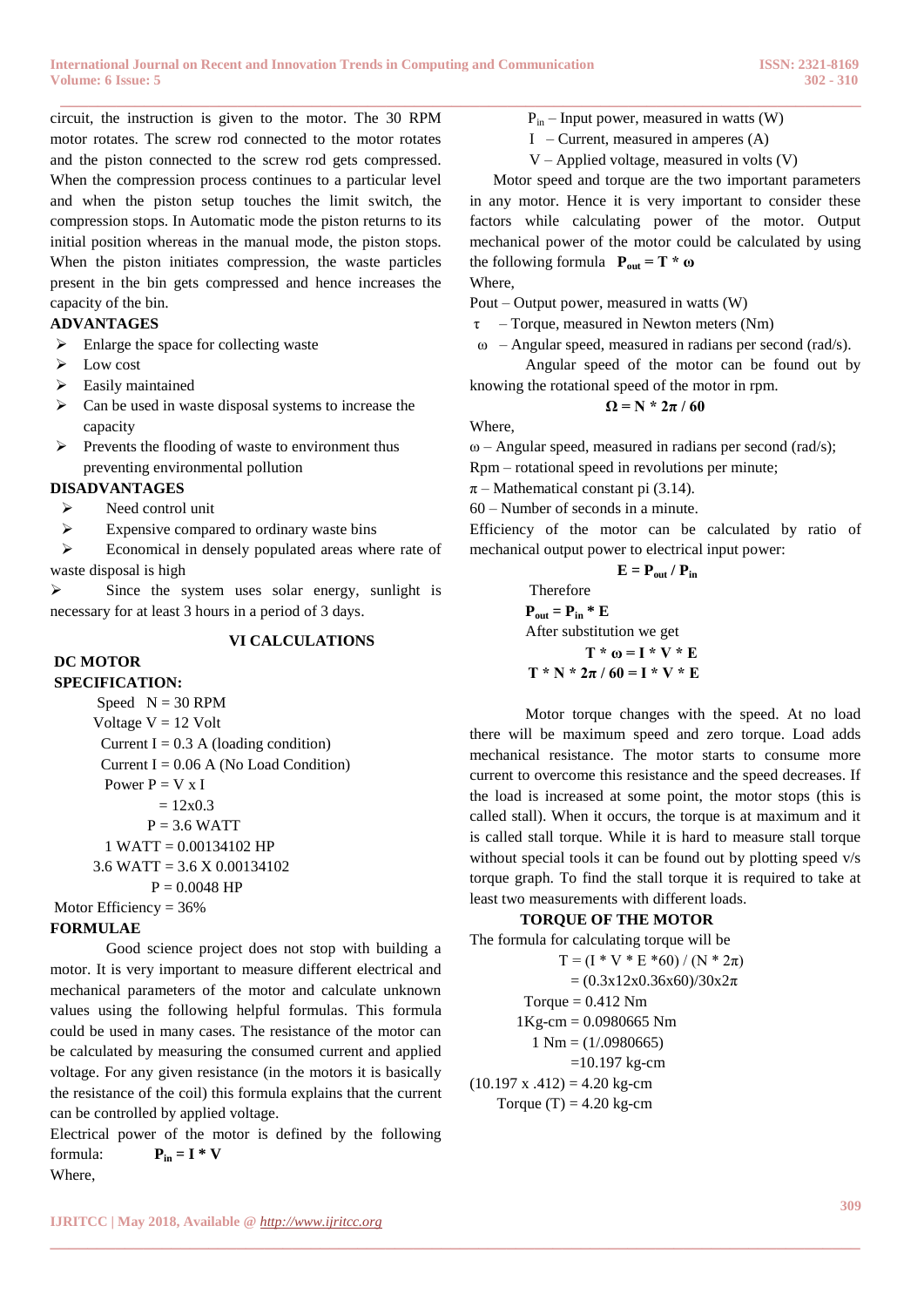